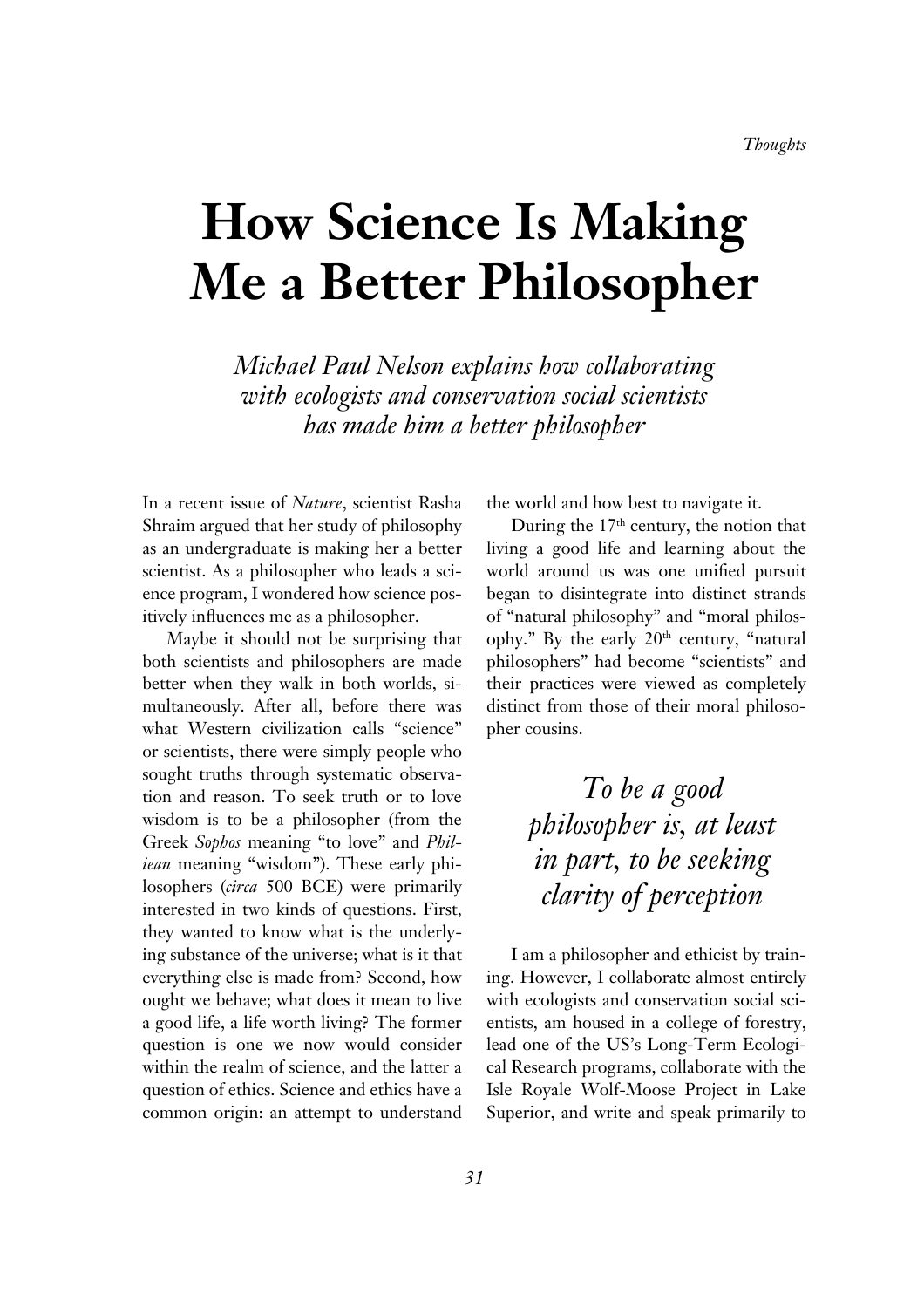

scientific audiences. While I have certainly learned a lot about science because of these realities, I also believe science has made me a better philosopher. Here's how.

### **1. Clarity of perception**

To be a good philosopher is, at least in part, to be seeking clarity of perception. I perceive problems in different, and I think better, ways because of my interactions with science and scientists. For example, for perhaps the first two decades of my career, I believed that the reason we in the Western world had created and were living with so many environmental problems was because we had reduced the value of nature to a means to an end, mainly our own. That is, we did not attribute intrinsic value to nature itself, we were anthropocentric. In 2015, ecologist John Vuectich, social sci-

entist Jeremy Bruskotter, and I published a paper in *Conservation Biology* sharing the results of a social scientific survey demonstrating that more than 80% of the general public attributed intrinsic value to nature, and that attribution was largely even across all demographics. This led me to the realization that perhaps our problem is not that we are unwilling to attribute intrinsic value to nature, but that we are somehow unable to manifest that attribution of intrinsic value in the world. That is, our problem is not one of value attribution, but of integrity, of matching what we know and what we value with how we live. Science allowed me a way to test and falsify an assumed empirical truth, in turn changing my sense of the environmental problems confronting us.

In 2016, colleagues and I performed a content analysis on a set of public com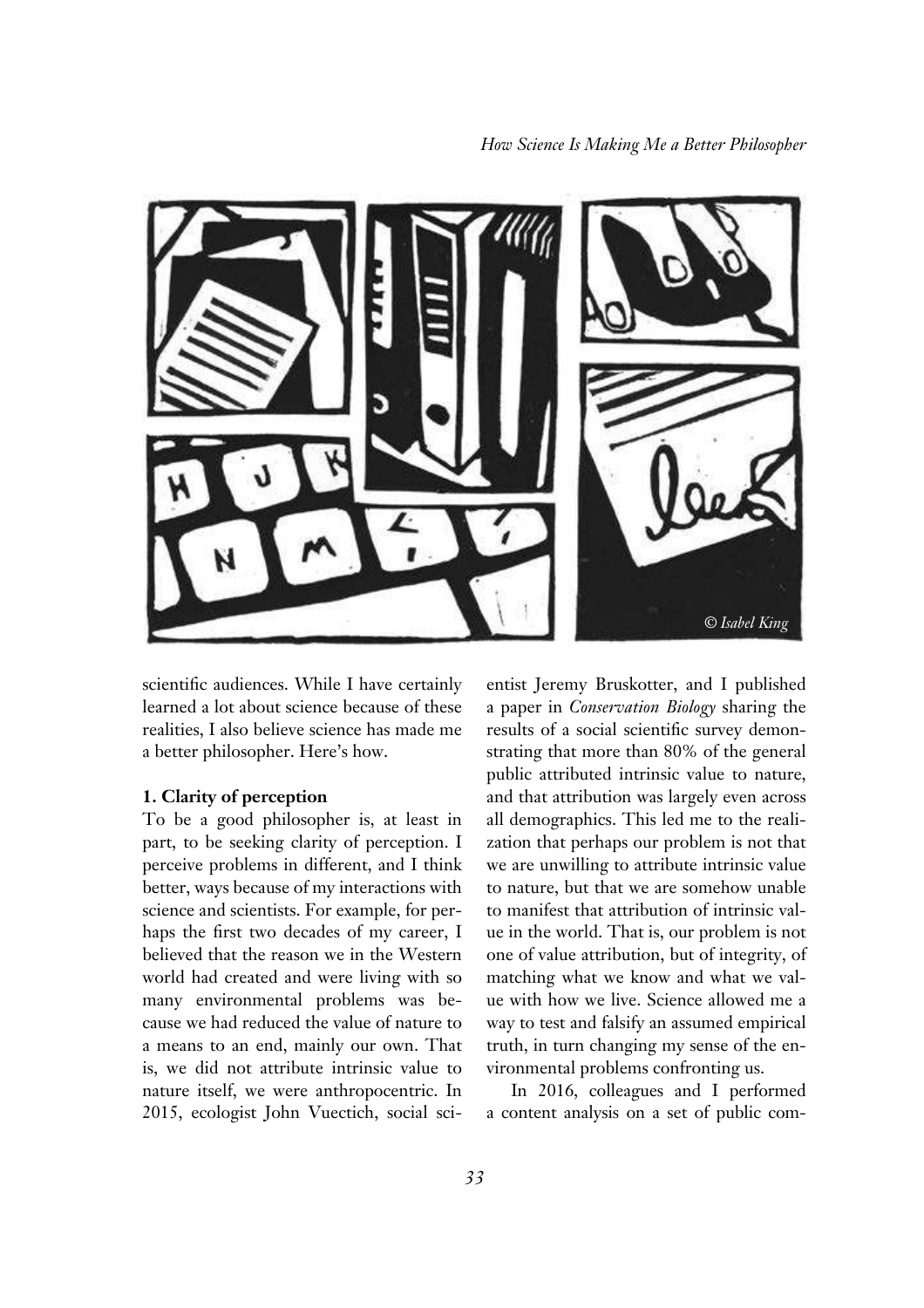ments collected by the National Park Service (NPS) of the United States. When NPS asked members of the public whether the NPS ought genetically rescue the disappearing wolf population on Isle Royale in Lake Superior, US by introducing more wolves, we discovered that not only did people's policy preference differ, but their moral reasoning differed as well. Of course, policy preference variation and group level difference in moral reasoning have long been known to be pluralistic. But what we discovered when using typologies of moral reasoning from ethics but examining positions through social scientific research was that ethical pluralism (the employment of more than one line of moral reasoning) was a dominate mode of moral reasoning for individuals as well. Many individuals believed, for example, that we ought to rescue this population of wolves because it would protect the health of the island ecosystem, *and* because restorative justice demanded it, *and* because it led to less overall suffering, all at the same time. This is not typically how philosophers speak of the moral compass of individuals. We tend to think that individuals consistently apply more monistic moral frames: that a person is a utilitarian, or a person is a deontologist, or a person is a virtue theorist. I have a clearer sense of how people morally reason because of my work with scientists.

Philosopher Bertrand Russell once characterized philosophy as focused on the problems that science could not solve. Science itself, however, is always developing: an old problem dissolves and a new problem emerges in its place. Being actively engaged with science is an important way for a philosopher to have a clearer perception of which problems need solving.

## **2. Enhanced impact**

Like many of my philosopher colleagues, I want philosophy to matter. We evaluate our success, in part, on how we infuse thoughtful and rigorous discussion and critical-self-examination into the parts of the world with which we interact. Because of the authority carried by science in the Western world, aligning myself with science and scientists allows me to be more impactful. I can use the tools of philosophy to be more relevant and helpful, which is part of how I measure my success as a philosopher. Colleagues and I have used the philosophical tool of argument analysis, for example, to examine such questions as "should scientists be advocates?", "should we kill cormorants to save fish?", and "should we eradicate the tsetse fly?"; ethical problems that exist within the realm of conservation science.

*To be a good philosopher is, at least in part, to rigorously examine your own beliefs even as you examine those of others*

One way to define philosophy is to say that it is the study of concepts, especially those that are abstract, controversial, and vital. While a scientist might ask "do wolves cause a decline in moose abundance in a given population over a given period of time?", a philosopher would ask "what does it mean for one thing to cause another?". What is free will?, what is a person?, what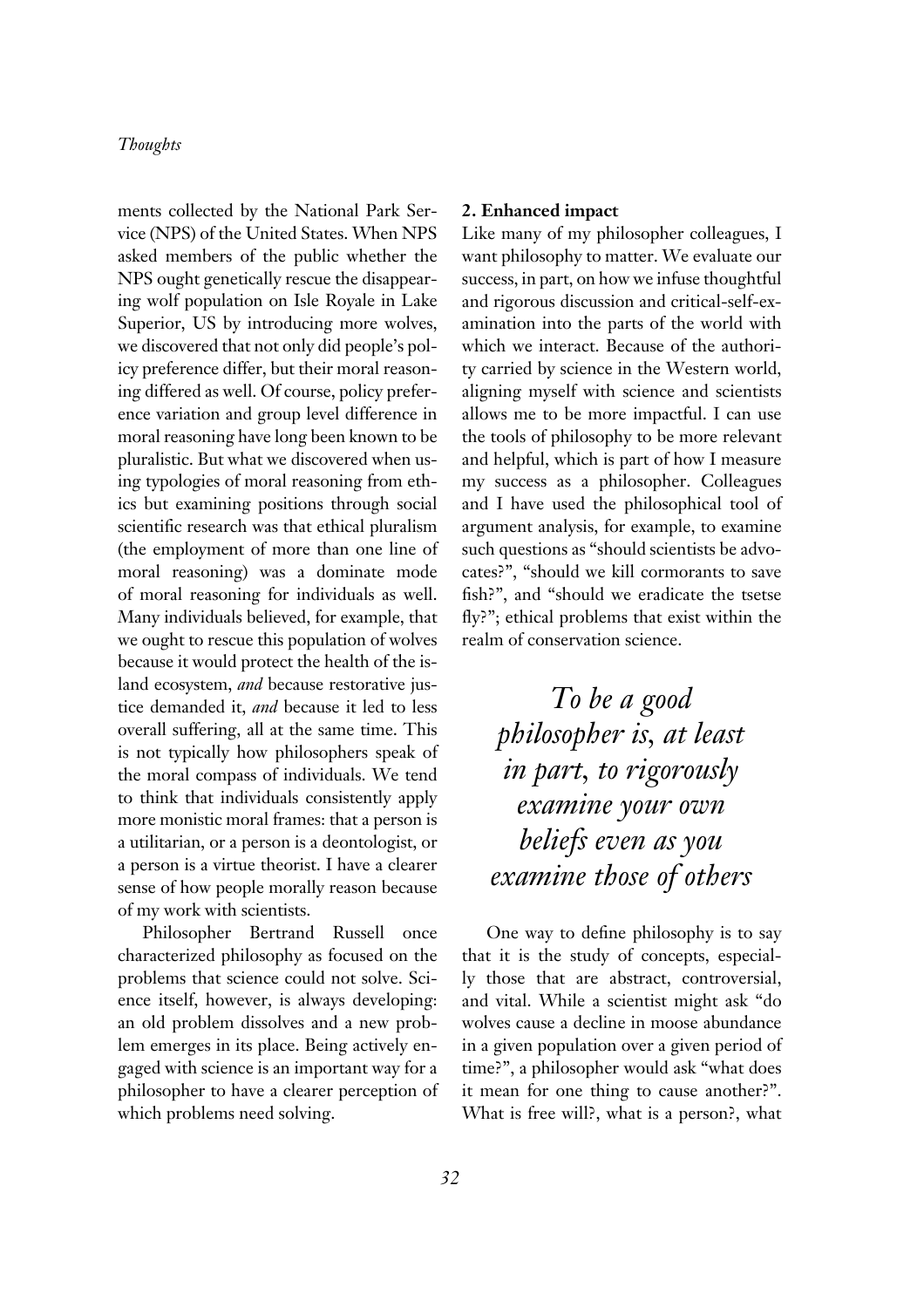

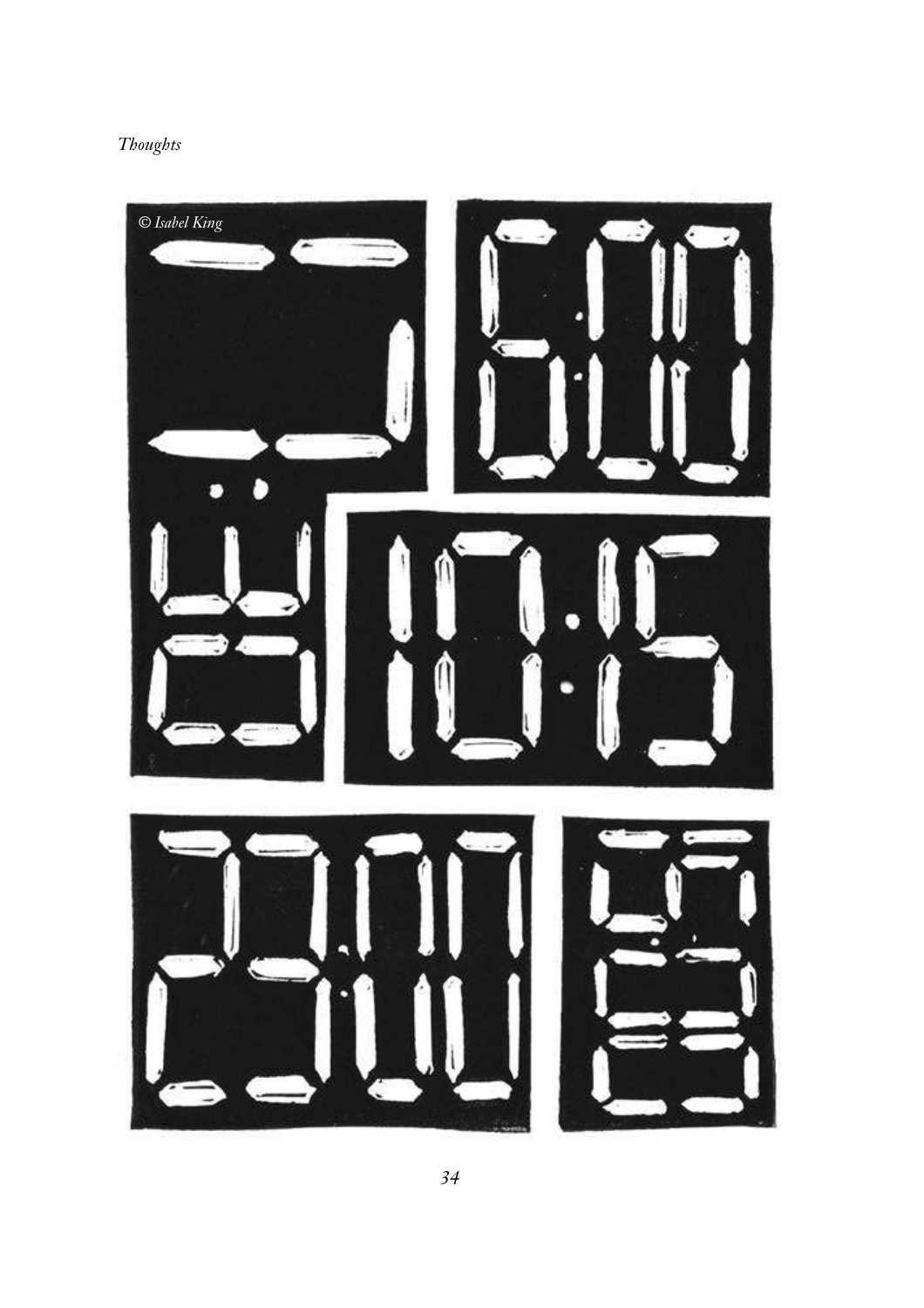kinds of value ought we attribute to the more-than-human world?, are examples of philosophical questions. I better understand the nature of a philosophical question that might underpin or serve science because I do my philosophical work within science. In part, this is because I am at the table, so to speak, but it's also because I am held to task as I publish in their journals and they are my audience. I have to get my questions or concepts right. I vividly and painfully recall a presentation by a philosopher that offered a philosophical critique of ecological modelling. After 50 minutes of sharp critique, a quantitative ecologist in the audience gently pointed out that the critique depended upon a premise about what modelers believe about what models do that was factually inaccurate. Familiarity with and access to science and scientists helps prevent such missteps, allowing philosophical commentary to more squarely hit the mark.

In 2010, philosopher and writer Kathleen Dean Moore and I published a book entitled *Moral Ground: Ethical Action for a Planet in Peril*. The book was an effort to allow 100 of the world's moral leaders to articulate clearly, and variously, why it is wrong to leave a wrecked world to the future. Our direct interactions with climate scientists led us to see that they were trying to inspire climate change action by sharing information on how and why the climate was changing. But as philosophers we know that you cannot logically arrive at a conclusion about what we should do from statements of facts alone, that you must also articulate a premise that asserts the value of what is being harmed. In other words, because of our direct interactions with science and scientists we were able to see a philosophical

void that desperately needed filling. The book was successful enough to win some awards and earn a 10<sup>th</sup> anniversary edition, to be released in the autumn of 2021.

*If philosophy really can make us better scientists… and if science really can make us better philosophers, efforts to reunify them*  might greatly benefit *science, philosophy, and even society*

## **3. Deeper understanding the importance of scale and context**

To be a good philosopher is, at least in part, to rigorously examine your own beliefs even as you examine those of others. My work with ecologists has shown me the great depths of context and scale that I previously overlooked. Ecologists are often reproved for starting every answer to every question with "well, it depends." "Will this tree species survive a 2 degree C increase?". "Well, it depends on whether or not this neighbouring species survives, or whether this animal species moves to a higher elevation and no longer spreads it seeds." I've learned that making a philosophical case for something (trophy hunting lions in Africa, for example) is highly contingent upon the scientific realities on the ground, and that those realities can vary. What might be a good argument